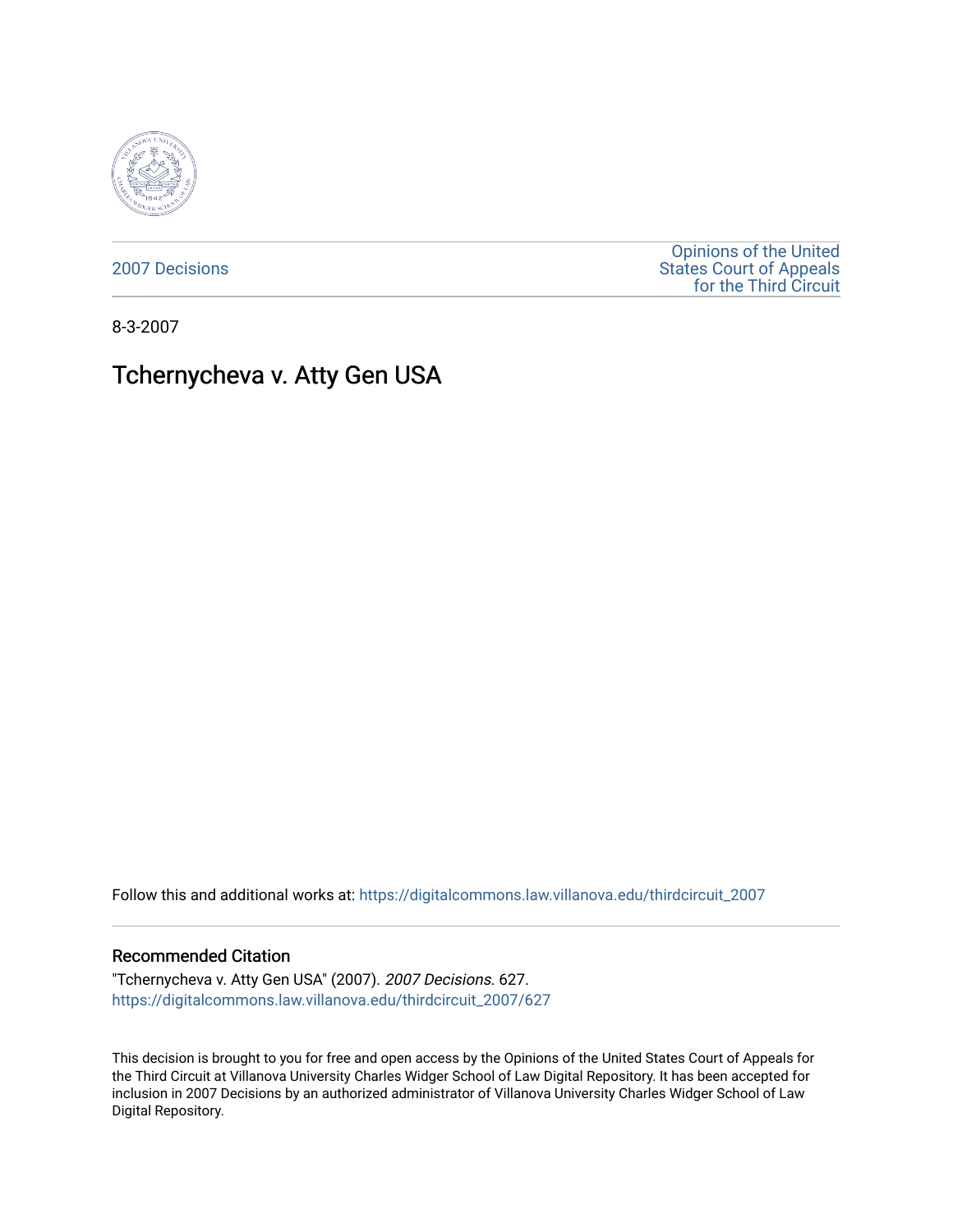### **NOT PRECEDENTIAL**

## UNITED STATES COURT OF APPEALS FOR THE THIRD CIRCUIT

 $\overline{a}$ 

 $\overline{a}$ 

 $\overline{a}$ 

 $\overline{a}$ 

 $\overline{a}$ 

 $\overline{a}$ 

 $\overline{a}$ 

No. 05-5152

## NATALIA TCHERNYCHEVA; MIKHAIL KOULIKOV **Petitioners**

v.

ATTORNEY GENERAL OF THE UNITED STATES, Respondent

PETITION FOR REVIEW OF A DECISION OF THE BOARD OF IMMIGRATION APPEALS Agency Nos. A97-478-888 and A97-478-889 Immigration Judge: Hon. Annie S. Garcy

Submitted Under Third Circuit LAR 34.1(a) June 26, 2007

Before: Before: BARRY, FUENTES, and JORDAN, Circuit Judges

(Opinion Filed: August 3, 2007)

OPINION

BARRY, Circuit Judge

Natalia Tchernycheva and Mikhail Koulikov petition for review of the order of the

Board of Immigration Appeals ("BIA") adopting and affirming the decision of the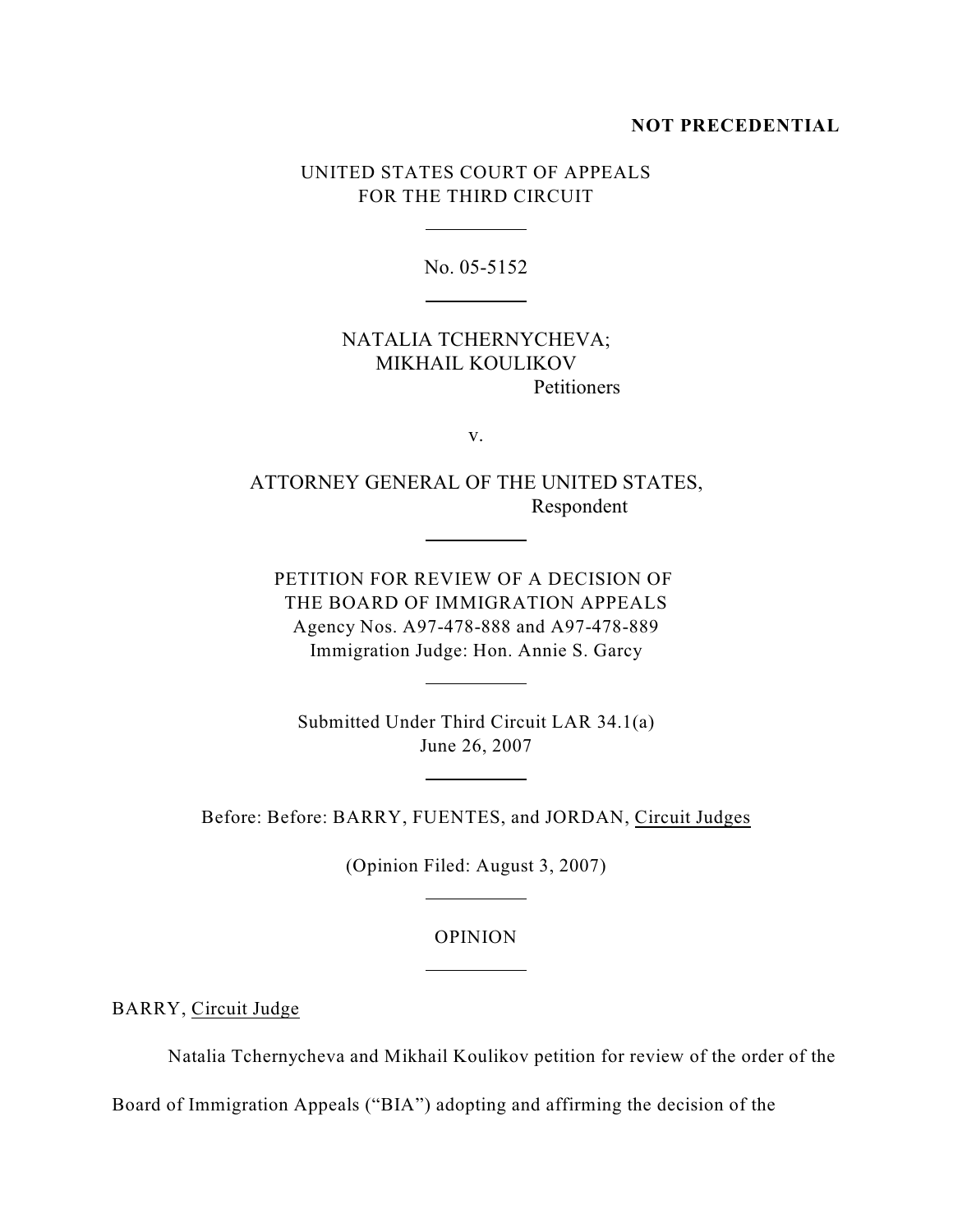Immigration Judge ("IJ") denying them relief. For the reasons that follow, we will deny the petition.

#### **I.**

Tchernycheva and Koulikov (jointly, "petitioners") are citizens of Russia and entered the United States as nonimmigrant exchange students on J-1 visas, Tchernycheva entering on June 2, 2002, and Koulikov on June 11, 2002. The two are married; indeed, they claim to have been married twice.<sup>1</sup> On August 7, 2003, petitioners were placed in removal proceedings and charged with remaining in the United States longer than permitted. They admitted the allegations in the Notices of Removal and conceded removability, but applied for asylum, withholding of removal, and relief under the Convention Against Torture ("CAT"),<sup>2</sup> claiming persecution on the basis of their Baptist faith by the Russian National Unity ("RNU"), a group the Russian government was allegedly unable or unwilling to control. The IJ denied their applications on June 10, 2004, but granted voluntary departure. On October 28, 2005, the BIA adopted and affirmed the IJ's decision and dismissed the appeal.

<sup>&</sup>lt;sup>1</sup> Tchernycheva testified that she and Koulikov were married in Russia on July 30, 2000 but never obtained a marriage certificate. On March 31, 2003, they were married in Snow Hill, Maryland, apparently at City Hall.

<sup>&</sup>lt;sup>2</sup> Koulikov submitted a separate I-589 application, an application that lacked any narrative whatsoever. To the extent he sought asylum, however, his claim was dependent on and derivative of his wife's claim. Were the circumstances of this case different, it might well be necessary to determine whether the incidents of alleged persecution which preceded the first marriage could be invoked in support of his derivative claim.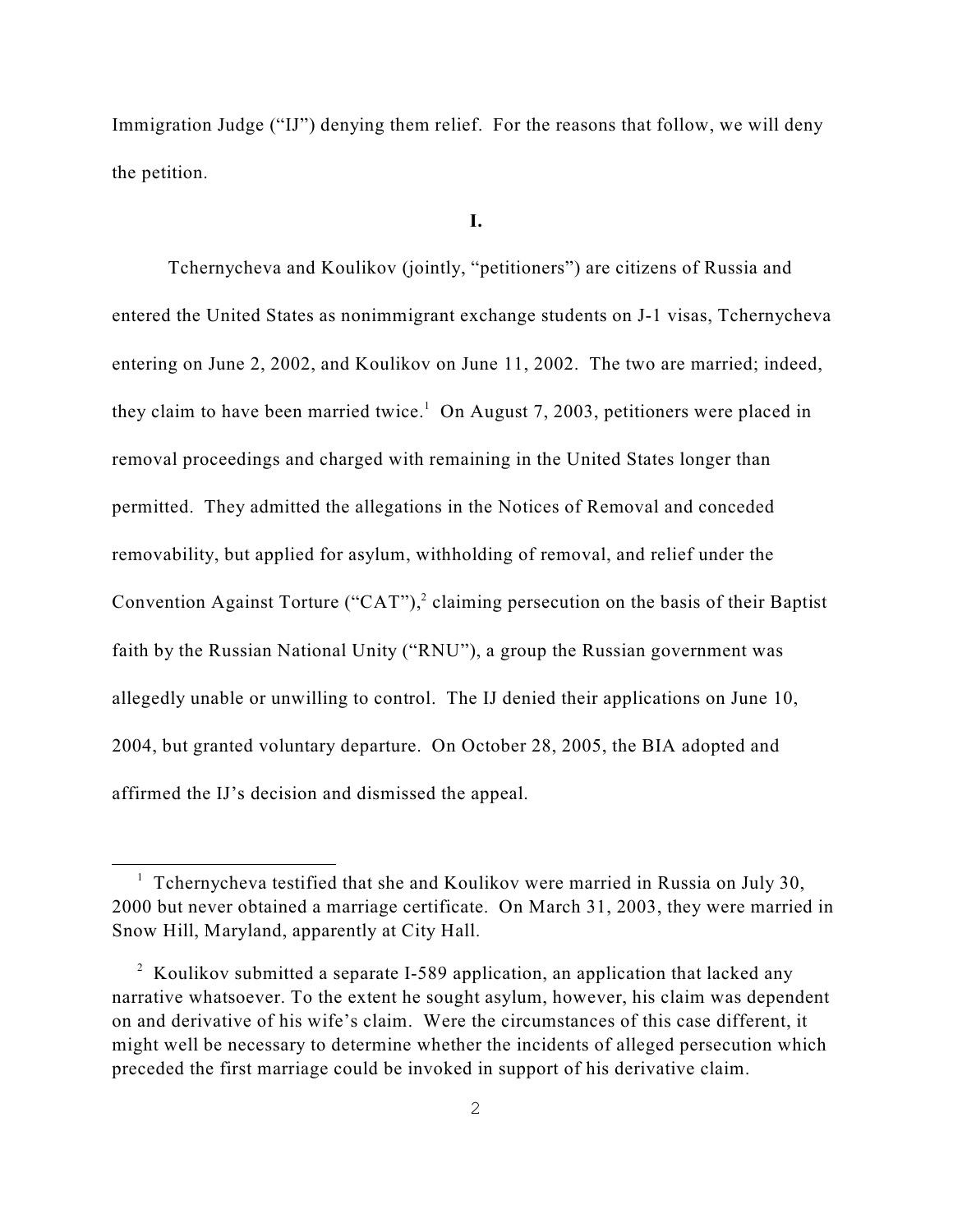Petitioners claim to be Baptists who attended an unregistered Baptist church in Russia. Tchernycheva – and, to a lesser extent, Koulikov – testified to a number of incidents which, she argues, prove that she was persecuted based on her faith. We will discuss most of those incidents and, as we do so, we will weave in at least some of the reasons that caused the IJ to deny the applications.

Tchernycheva claimed, first, that she was denied admission to a university in 1996 because of her faith, a claim the IJ rejected at the hearing and later in her Opinion. There was "no evidence" presented of Tchernycheva's grades from secondary school or the admissions process and, in any event, she was subsequently admitted to the university – deferred entry into a university, said the IJ, is not persecution. The next incident allegedly occurred in April 1997 when, Tchernycheva testified, she was fired from her job at a bookstore for distributing religious literature and "proselytizing her religion" to customers. This, too, in the IJ's view, was not persecution, and the IJ instructed Tchernycheva to focus on the asylum claim, and not on every problem she had experienced. The IJ explained to Tchernycheva that it would not support an asylum claim to suggest that she did not get into a university when there was no evidence that she had even graduated from secondary school or was otherwise qualified, and that there is no right, even in the United States, to proselytize one's religion when one is supposed to be doing one's job.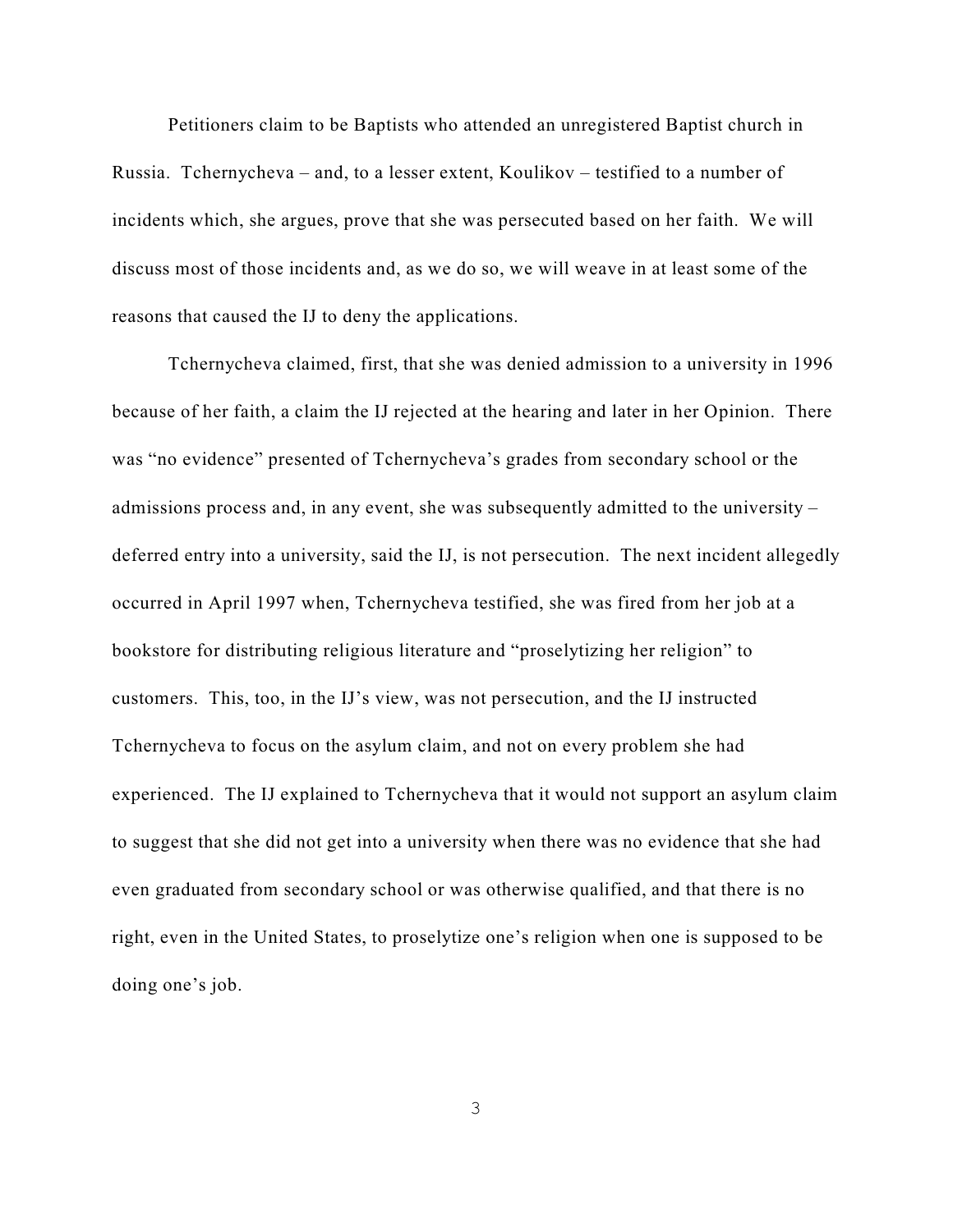Then, in November 1997, members of the RNU allegedly assaulted Tchernycheva and a "religious sister" at a bus stop, tore up their religious literature, and, after dragging the women into the bushes, threatened them with physical harm if they ever saw the women in the area again. Tchernycheva claimed to have suffered scratches and bruises from the encounter and said that she sought treatment at a hospital and called the police. In her asylum application, however, she did not mention that she had called the police or that she had been dragged into the bushes. The IJ found the latter was a material difference from the asylum application but, for reasons not critical here, declined to determine, as to this incident, whether her application and her testimony were inconsistent as to whether the police were contacted.

Tchernycheva also alleged that, in February 1998, four men beat her husband at a train station for proselytizing their religion, although she was not there. Koulikov testified that the four men were RNU members and that they kicked him with steel-toed boots, resulting in a leg injury. When he went to the police station to complain, he claimed that his attackers were there with the police, talking about beating him and laughing. The IJ was, again, not moved by this claim. Tchernycheva was not an eye witness, there was no evidence that the beating had anything to do with her, Koulikov's asylum claim was derivative of hers, and he had not mentioned any specific incident in his separate I-589 application. Moreover, the mere fact they were married (which, we note, they were not at that time or until, at the earliest, July 30, 2000) was not enough to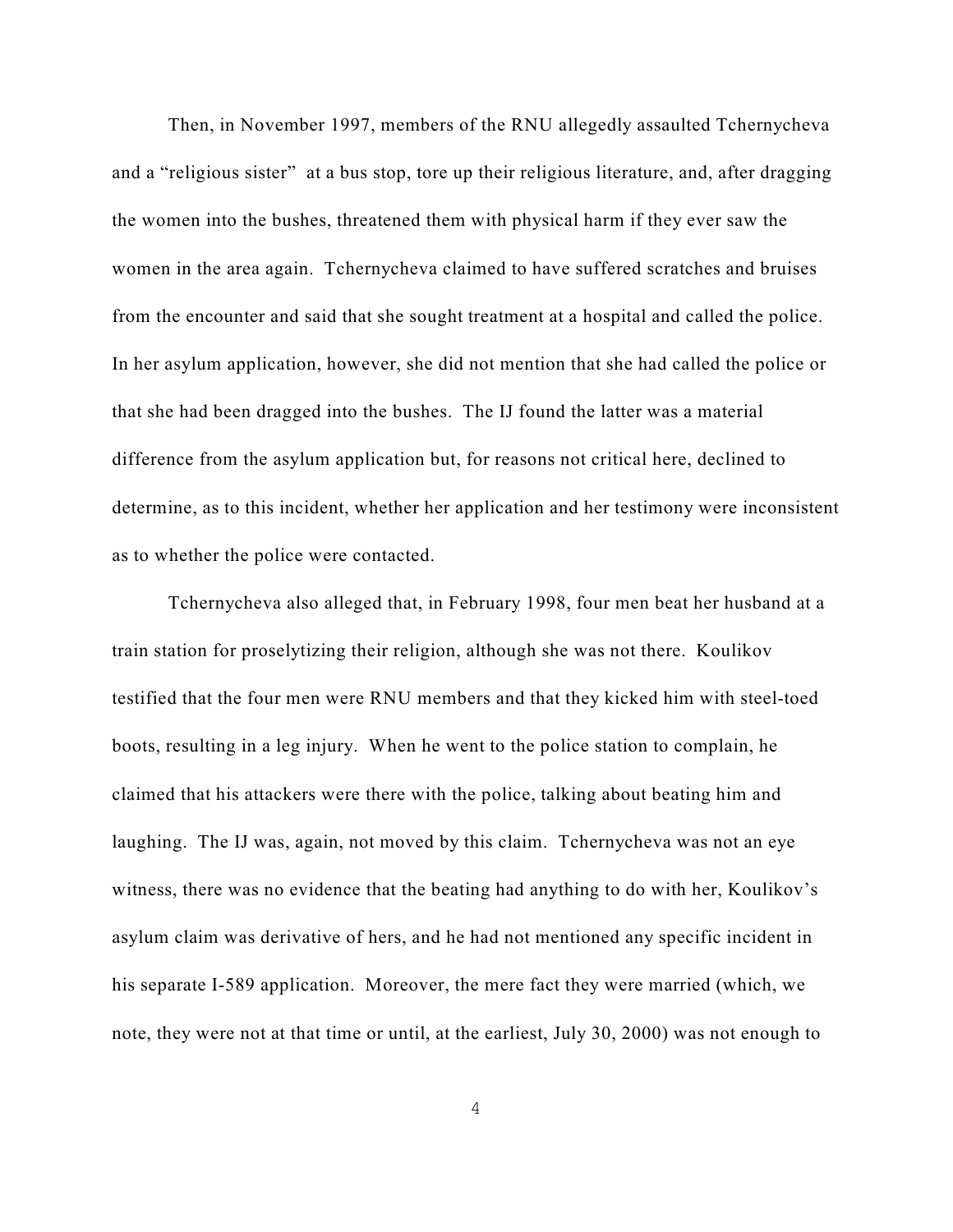convince the IJ that an assault against him should be considered a threat against her.

Tchernycheva claimed, next, that she and her fellow Baptists held a religious concert in a park in a small village in the summer of 1998. Although the group had been permitted to hold concerts in previous years, that year they were dispersed by the police and told to leave town because they were "not allowed to . . . brainwash the people of [the] village [with their] sectarian ideas." App. 152. The IJ found that this "one time" interruption of a concert with no evidence of any physical assault was not persecution. But, said Tchernycheva, after leaving the park and going to the home of a church member, a group of Orthodox people gathered, shouting slurs and throwing stones and bottles. She claimed that she and her fellow Baptists called the police a few times, and the police said, "[W]e warn you, if you don't want any problems, get out of here." App. 156. No calls to the police, much less any warnings, were mentioned in her asylum application, nor was any refusal of the police to come to the group's aid. When the group went to the train station after things had quieted down, they were attacked by the people that had attacked the church member's home. Tchernycheva was struck on her nose, lost consciousness, and "came to" in the hospital. App. 156-57, 619. The IJ, in her Opinion, went through this chronology in detail and found it important that, in three respects, Tchernycheva's testimony as to the incident added facts to those mentioned in her asylum application.<sup>3</sup> The IJ was "worrie<sup>[d]</sup>" that Tchernycheva "seems to have developed a habit

 $3\,$  We disagree as to one of the purported additions. The IJ found that the asylum application suggested that Tchernycheva was never unconscious at the scene, which, if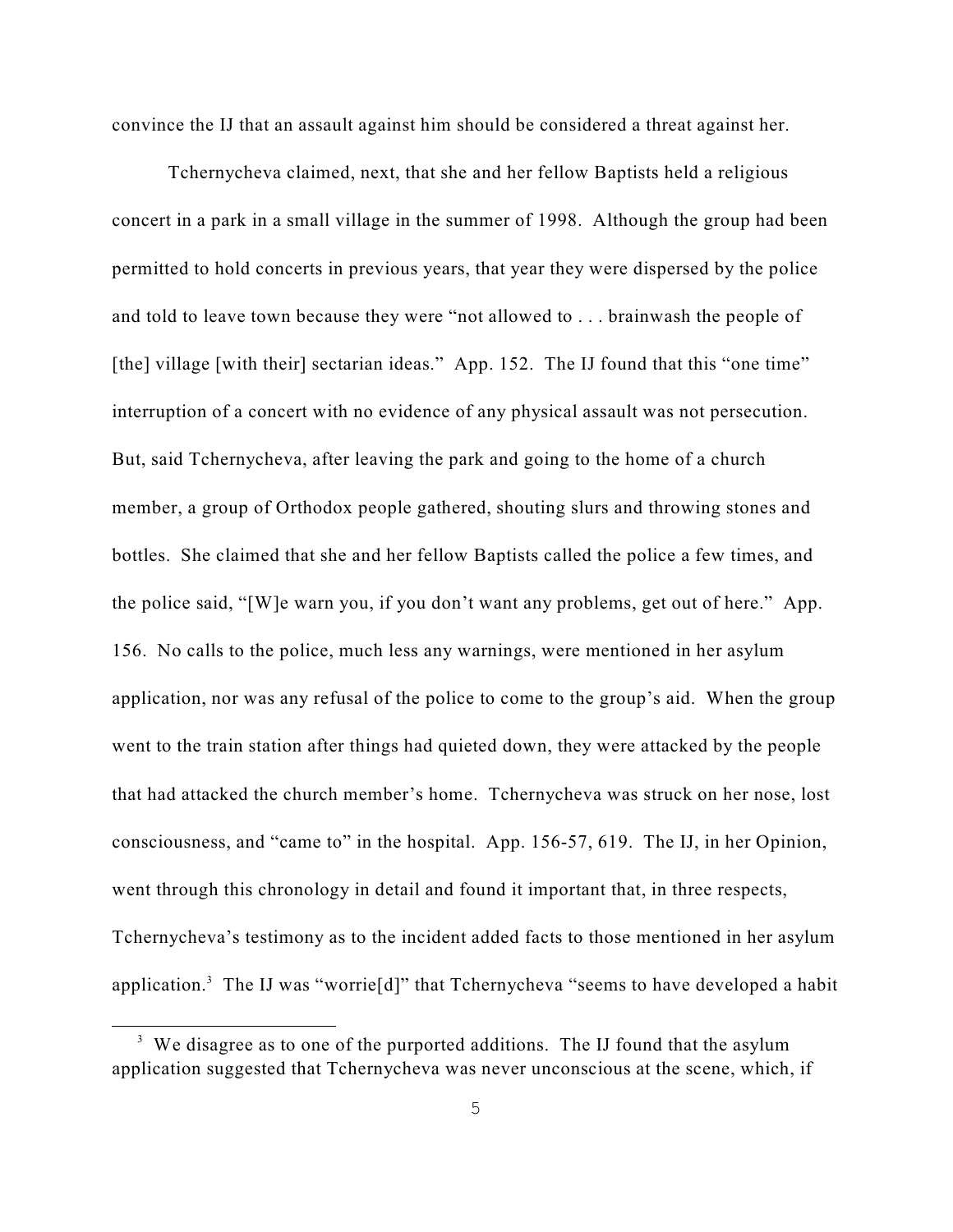now with three specific examples of things that have been added in the in-Court testimony, of trying to enhance or improve her case during the course of testimony before the Court." App. 64.

Tchernycheva next described an incident in April 1999, when she and Koulikov went to check on "Luba," a young woman whom they had encouraged to come to their religious meetings but had stopped doing so and whom they were trying to bring back. Luba's father hit Koulikov in the face and threatened petitioners with harm if they did not leave Luba alone. Petitioners did not go to the police. The IJ was "absolutely certain" that this incident of a father protecting his daughter from people that he felt were brainwashing his daughter "does not even come close to a hint of persecution," and that if there was any persecution, it was not of petitioners but was of Luba by her father because she was trying to practice her faith. App. 64, 66. And, as the IJ somewhat pithily observed, "the relationship between Luba and her dad is none of their business" and petitioners' "outrageous insensitivity" to that relationship is "some evidence of their inability to think clearly." App. 66.

Tchernycheva claimed, as well, that she appeared with other Baptists on a television show called "Fresh Wind" in December 2000. As a result of this appearance,

true, would be contrary to her testimony. The application, however, stated that Tchernycheva fell "because of feeling faint" and that when she "awoke," she and three of her group "were taken" to the hospital. App. 619. "Awoke" suggests that she was unconscious at some point at the scene. That having been said, it appears from the application that she "came to" before she was taken to the hospital, and not, as she testified, in the hospital.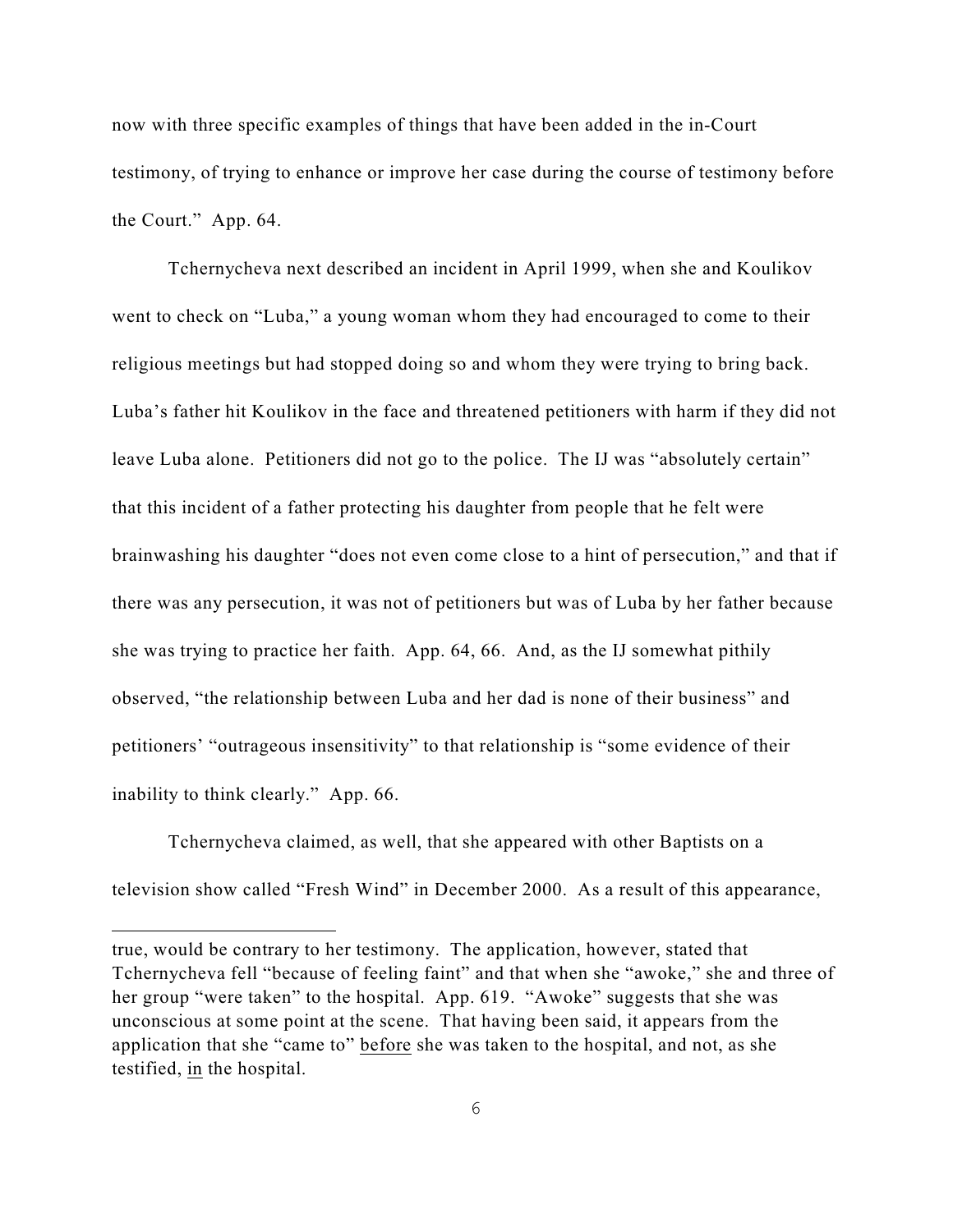she was fired from her job and received threatening phone calls. Tchernycheva, said the IJ, was "simply not clear about what on earth she was saying" during the TV broadcast or "what she was actually complaining about." App. 69-70. The IJ found it important that her trial testimony was, again, "vastly different" from what she said in her asylum application and "completely changed" during the testimony itself. Id. In any event, concluded the IJ, even if "anyone can figure out what on earth "[she] was saying," the employer is not a persecutor because he fired her. App. 70.

Next, according to Tchernycheva, RNU members attacked her and her group, including Koulikov, when they were returning from a missionary visit to a hospital in July 2001. The assailants called Koulikov an "oriental eye[d] degenerate[]" as they beat him. App. 171, 620. Although Tchernycheva claimed in her asylum application that they were accosted because they were Baptists, during her testimony she claimed that Koulikov was attacked because he does not look Russian. She claims to have reported the incident to the police, and that the police did not help them. Again, her report to the police was not mentioned in her asylum application, a fact for which the IJ found there was no satisfactory explanation. The IJ found, as well, that there was no evidence that the group was doing anything "religious" or identifying themselves with their religion when they were attacked. App. 72.

 Tchernycheva also alleged that, in February 2002, she and Koulikov were inserting religious literature into the newspapers they were distributing. The police told them that

7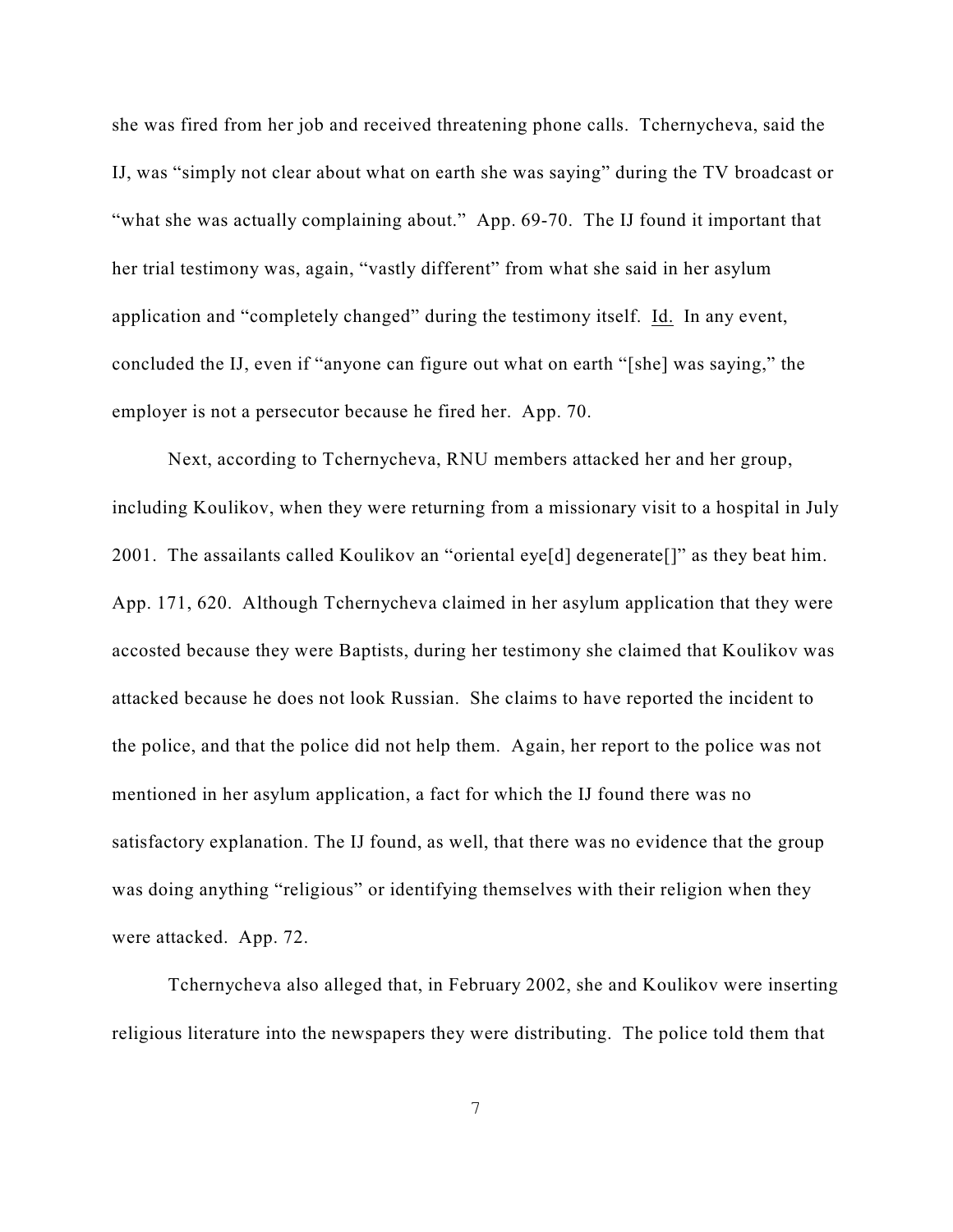there had been complaints about the religious literature, and took petitioners to the police station. Koulikov was beaten with a rubber baton, and they were held for twelve hours before being released. As the IJ found, there was nothing in Koulikov's I-589 application to support any claim that he could make and no evidence that the police participated in any subsequent activities against either or both of petitioners or ever again detained them and, thus, no evidence that Tchernycheva would have a fear of persecution at the hands of the police because, on that one occasion, her husband was assaulted.

Tchernycheva next claimed that, in March 2002, while returning by car with Koulikov and others after proselytizing their religion in Osprob, they were followed by a car which ran them off the road, injuring them. The occupants of the other car were screaming and gesturing, but she could not identify them or hear what they were saying, although Koulikov claims to have seen and heard virtually everything. The IJ found this "not understandable" and not consistent with Tchernycheva's asylum application. App. 75. Indeed, the IJ was not convinced that this incident had even taken place. We note that it is problematical, to say the least, that in the course of being forced off the road by another car, which apparently at high speed hit petitioners' car three times, Koulikov distinctly heard the occupants of the other car say, "We are the members of RNU, we finally got our hands on you. The power is with us, and now this is going to be the end of you for a fact." App. 302.

8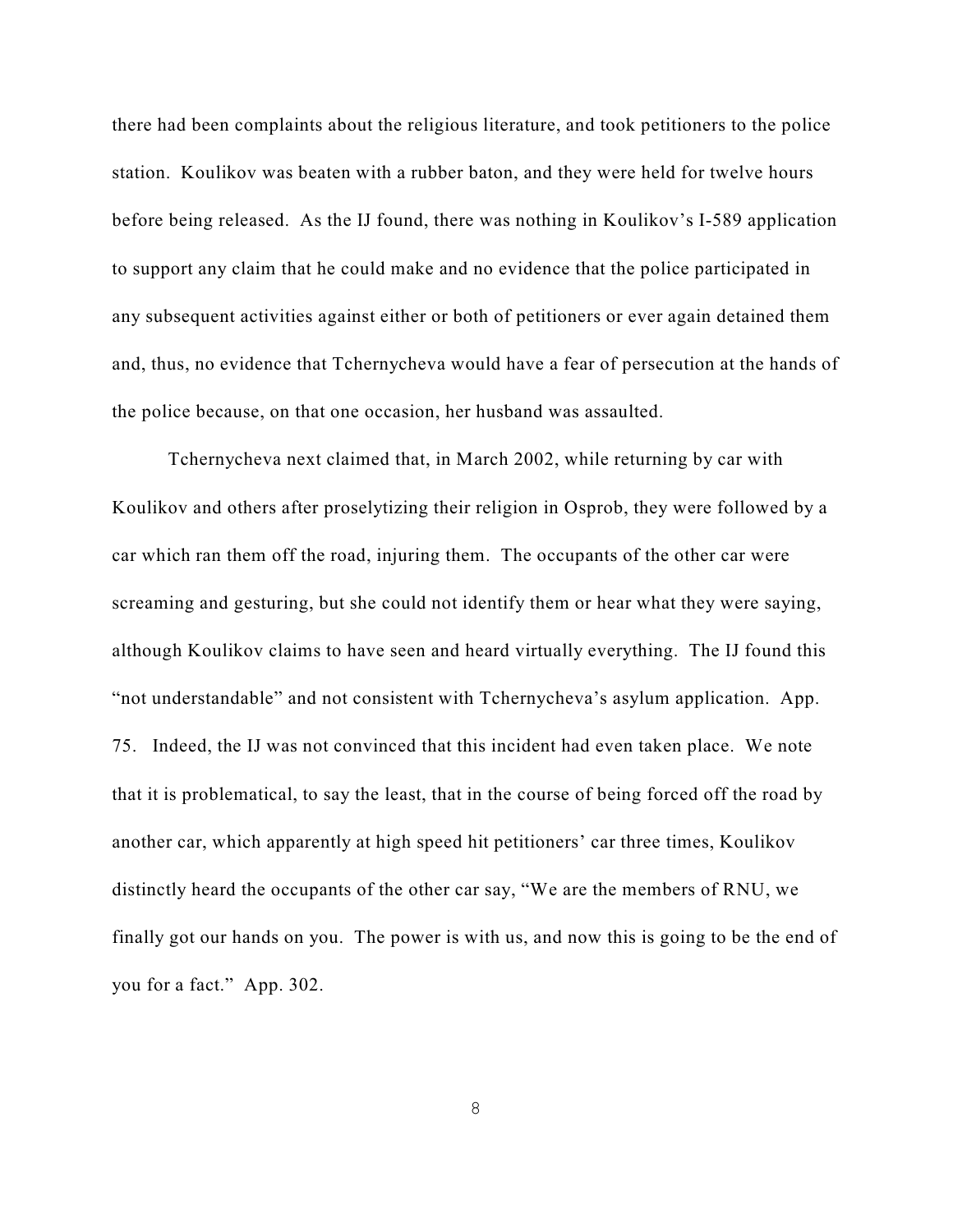**II.**

After hearing extensive testimony, the IJ, in a thirty-seven page opinion, denied petitioners' applications, and the BIA adopted and affirmed that decision, dismissing the appeal. We have jurisdiction over this petition for review under 8 U.S.C. § 1252. Where the BIA adopts an IJ's decision, we review the IJ's decision as if it were that of the BIA. See Obale v. Att'y Gen., 453 F.3d 151, 161 (3d Cir. 2006). Where, however, the BIA adds its own analysis, we review both decisions. Fiadjoe v. Att'y Gen., 411 F.3d 135, 153 (3d Cir. 2005). Adverse credibility determinations are reviewed under the substantial evidence standard, as are the IJ's other findings of fact. Id. We will find that substantial evidence supports the IJ's conclusions unless "any reasonable adjudicator would be compelled to conclude to the contrary." Obale, 453 F.3d at 161 (quoting Zheng v. Gonzales, 417 F.3d 379, 381 (3d Cir. 2005)). We exercise plenary review over questions of law. Jeune v. Att'y Gen., 476 F.3d 199, 201 (3d Cir. 2007).

We have attempted, in our discussion of the facts, to incorporate some of the problems to which the IJ pointed in her Opinion, and we will not reprise them here. Suffice it to say, the IJ was particularly disturbed by what she found to be Tchernycheva's proclivity in her testimony to embellish the facts set forth in her asylum application and add new facts to "enhance or improve her case." App. 63-64. The IJ was also "absolutely startled and shocked" by Tchernychova's "complete lack of knowledge" that there are registered places to worship in her faith; her lack of knowledge is "appalling," and cast

9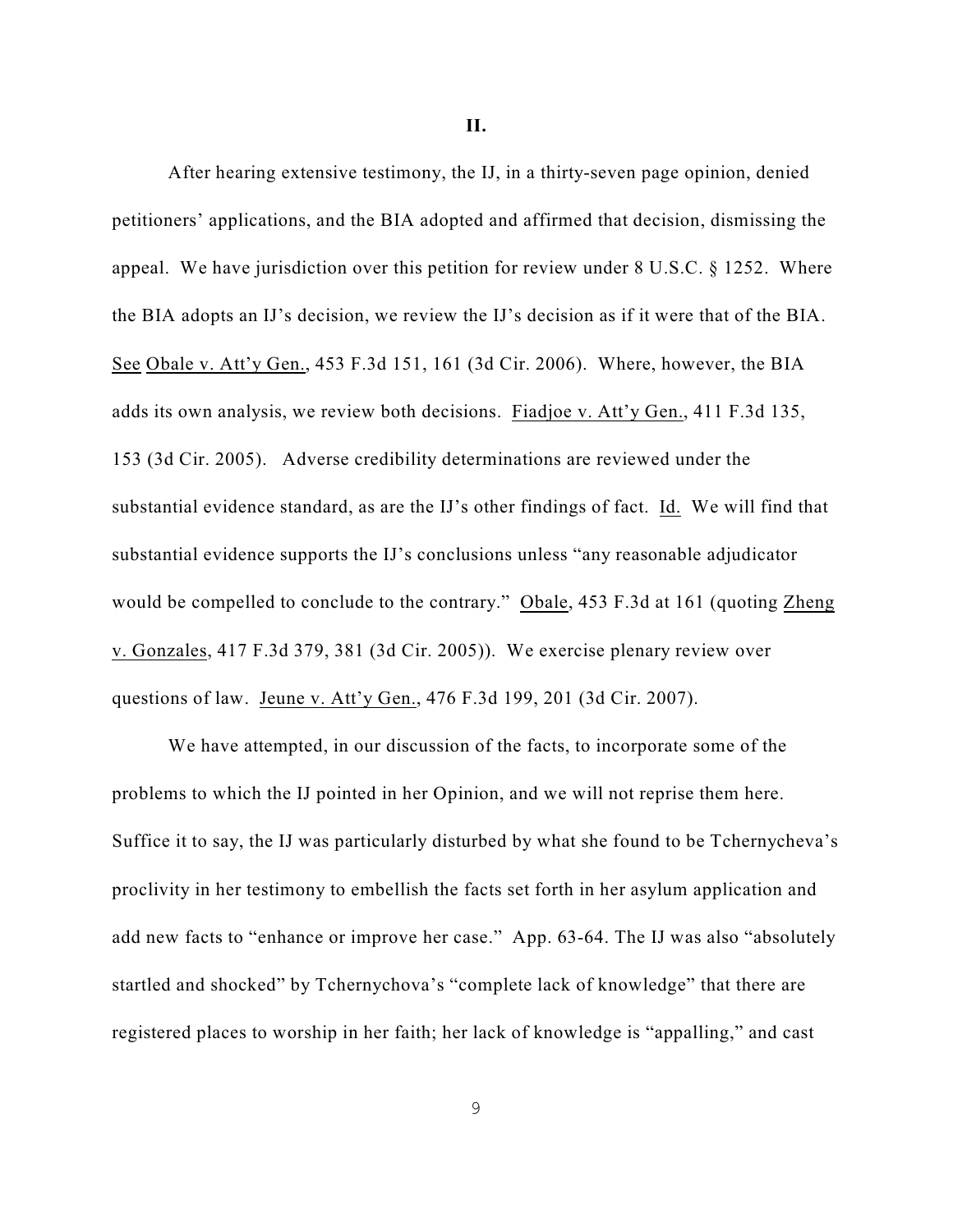"complete doubt" on her claim that she even practiced the Baptist faith in Russia. App. 76-77. "None of the events" that Tchernycheva set forth, the IJ concluded, constitute past persecution and there is "no evidence" that she will not be able to practice her faith in Russia. App. at 77-78.

Petitioners assert three errors on the part of the IJ. They claim, first, that a remand is mandatory because the IJ failed to forward to the State Department a copy of Tchernycheva's asylum application, as required by 8 C.F.R.  $\S$  1208.11(a).<sup>4</sup> They claim, next, that the IJ made what petitioners describe as an unwarranted "negative credibility finding" because only "details" were added by Tchernycheva to her asylum application and the discrepancies and inconsistencies to which the IJ referred do not exist. Finally, they argue that a reasonable factfinder would have been compelled to conclude that the facts of this case amounted to persecution and created a well-founded fear of future persecution.<sup>5</sup>

We lack jurisdiction to consider the  $\S$  1208.11(a) claim because petitioners did not raise it on appeal to the BIA. 8 U.S.C. §  $1252(d)(1)$ ; see also Kibinda v. Att'y Gen., 477

<sup>&</sup>lt;sup>4</sup> This section provides that: "The Service shall forward to the Department of State a copy of each completed application it receives." The State Department then may provide, at its option, a report detailing country conditions relevant to the application. 8 C.F.R. § 1208.11(a).

 $\frac{1}{2}$  Petitioners do not press before us a claim based on Koulikov's Chuvash (variously spelled in the record) ethnicity or a claim that there exists a pattern or practice of persecution against Baptists in Russia.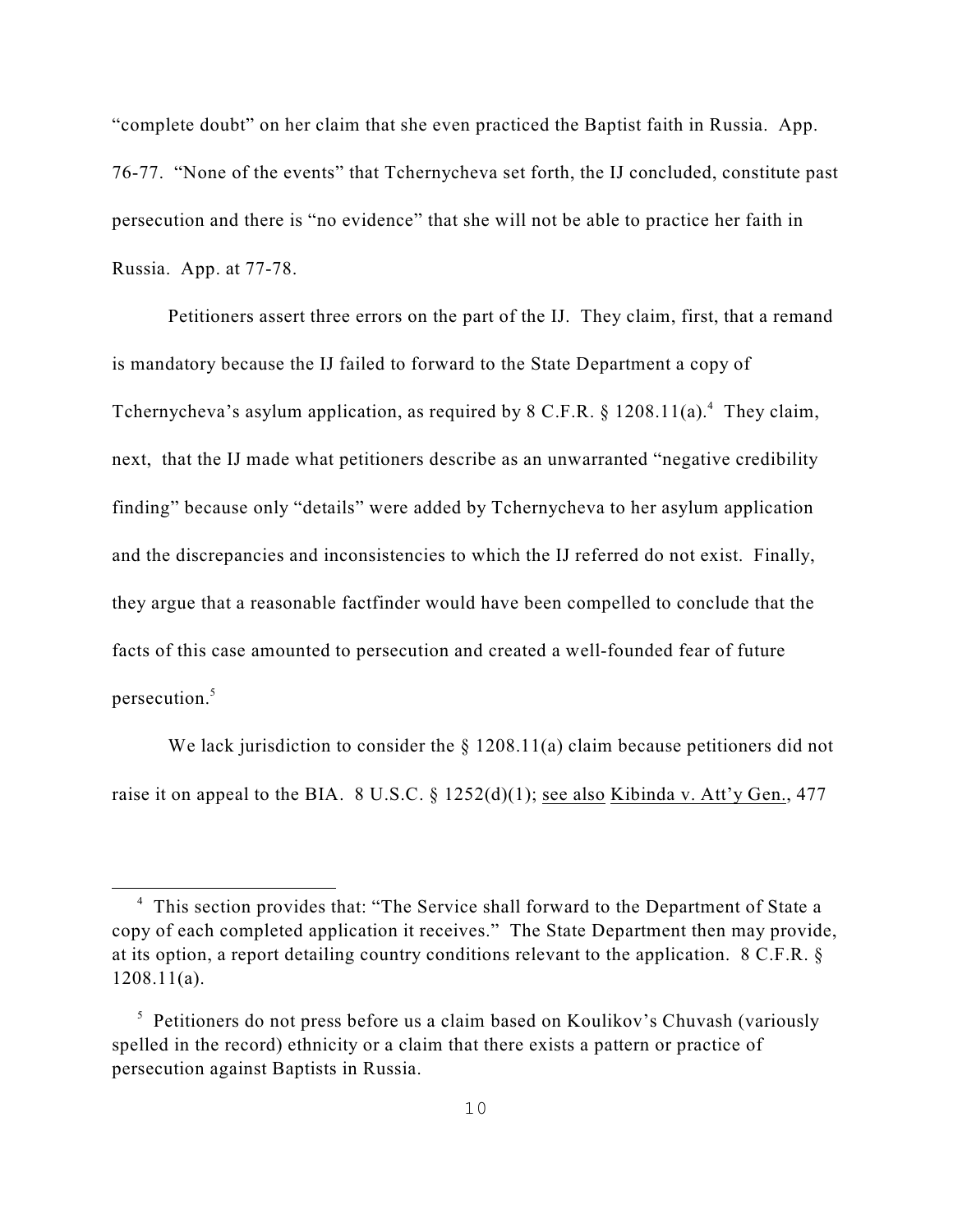F.3d 113, 120 n.8 (3d Cir. 2007) (requiring a petitioner to raise and exhaust his or her remedies as to each claim or ground for relief in order to preserve that claim for appeal).

Next, we reject, with almost as little discussion given our fairly lengthy discussion at the outset, petitioners' claim that Tchernycheva was not deserving of a "negative credibility finding." Petitioners mention, in support of this claim, two of the incidents that the IJ found were not included in Tchernycheva's asylum application and the IJ's finding that she had "no inkling" about the registration of religious organizations. Without pausing to parse those two incidents more than we have already done, we simply note that the IJ identified numerous other omissions from Tchernycheva's asylum application and inconsistencies even within her own testimony, with the TV broadcast the paradigmic example. And, of course, it is absolutely clear from her testimony that she did not even know there was a difference between registered and unregistered religious organizations.

A petitioner's credibility "does not necessarily rise or fall on each element of [her] testimony," but is determined on "the cumulative effect of the entirety of all such elements." Jishiashvili v. Att'y Gen., 402 F.3d 386, 396 (3d Cir. 2005). The IJ, without using the phrase "adverse credibility determination," found that a pattern of embellishment, a host of inconsistencies, and a lack of knowledge of a fact that one making a faith-based claim would have had to have known undermined Tchernycheva's credibility. The BIA, also without using that phrase, concluded as follows: